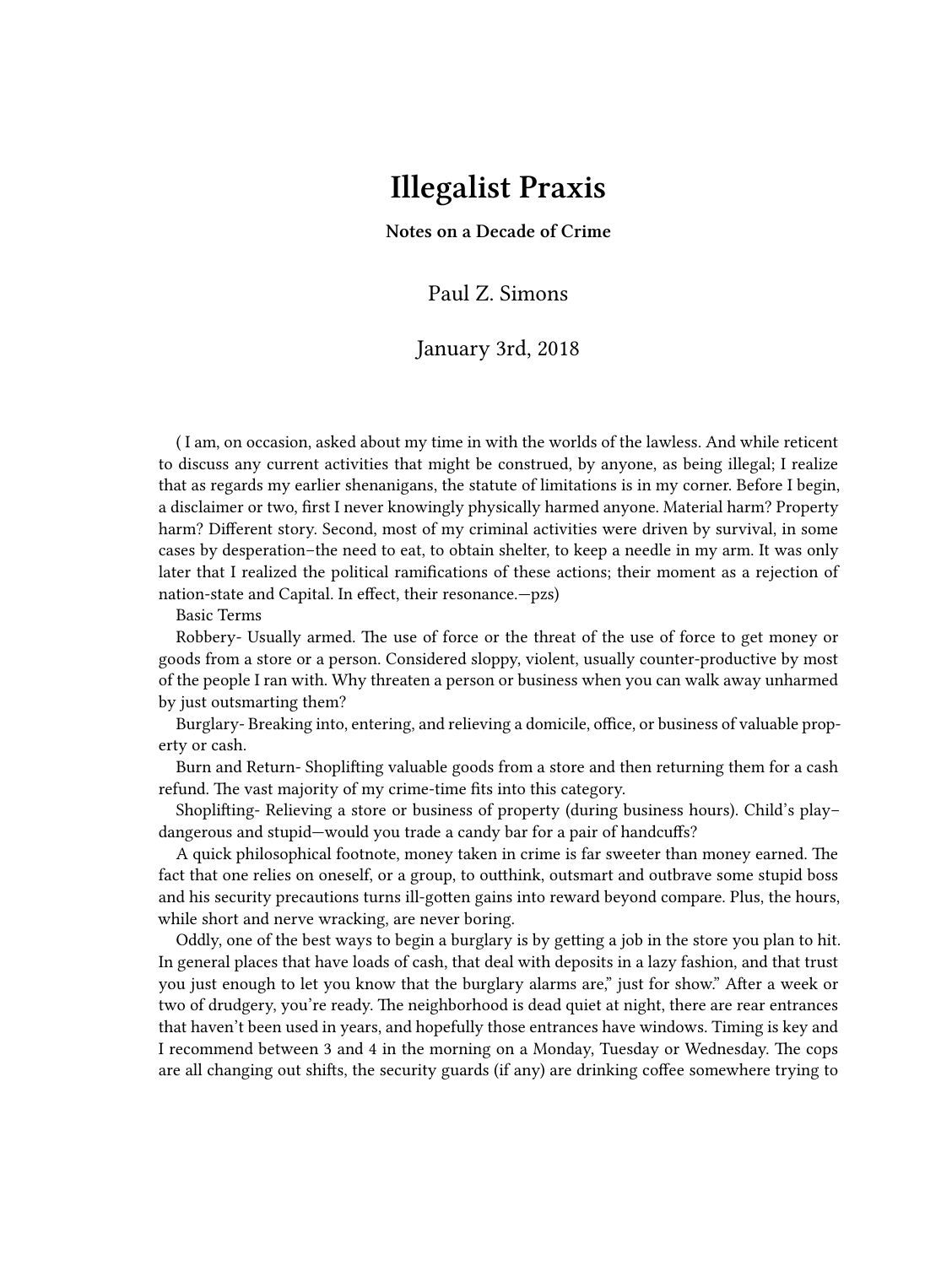stay awake, and the neighbors are all tucked in their beds. Windows can be easily removed by breaking through the glass with a cloth wrapped hammer and steel bars can be separated using a tire jack. If the back is lit by floodlights unscrew them. For windows placed high, use a car as a boost to reach them. A quick dash into the establishment—to exactly the place where you know the days cash receipts are hid—and out. A peek in the rear view mirror to make sure you you're clean—and gone. Like it never happened. The rewards from burglaries can be surprising, in one short twenty minute stint I walked off with almost \$5,000. They can also be disheartening, one burglary took almost an hour and netted less than \$300—but that was the exception.

The Burn and Return is a form of crime unique to that bastion of suburban capitalism, the Box Store. In general Box Stores need to appeal to the suburban dweller who fancies him or herself a do-it-your-self type. Therefore their return policies are insanely lax—for the time when Joe Suburb buys an 80 watt fuse when a 40 watt was needed. Further, they usually require no sales receipt, and will dole out up to \$100 so long as person hasn't had a return in the previous week. As a friend of mine often commented, "Home Depot is the junkies ATM." How it goes is this—you saunter through a Box Store looking like a normal customer, pocket something worth about a hundred dollars and exit stage left. Drive to yet another Box Store of the same brand and return the thing. Trick is they will always look at your ID, likely a driver license to make sure that you haven't been returning goods at a freakishly rapid pace. Luckily, in the state I was living when these nefarious goings on occurred, the drivers license number was easily changed with a red felt-tip pen, some cigarette ash and a heart of pure forgery. As an example my driver's license number included three "8's" and these were easily changed to "6's" or "3's." I therefore had a whole universe of numerical permutations to use when returning shit I had stolen. It should be noted that when this was happening in the 90's that none of the Box Stores kept any centralized computer records at all. Going from one Loews to another was like going from one planet to another—"take me to your return line." I should also note that the security at these stores is horrible, one afternoon a group of friends and I, as part of a special order, decamped from a Home Depot with a bathtub, sink and mirror set—and no one paid any attention as we grumbled and pushed the heavy bathroom ensemble through a cordon of screaming theft detectors.

Finally, car theft. While this was an outlier on my experience it was important. Car theft—for law enforcement, is huge—producing its own fateful sounding charge—grand theft auto. Therefore it was only used when absolutely necessary—as in needing a car to reach a window, or to affect a getaway from a Box Store. The trick is, its pretty easy, because people are lazy. None of my friends or me had the skills to actually hot-wire a car, but we didn't need to. At that time an incredible number of people left their cars out on the street, unlocked and with the keys somewhere inside. It was crazy. One time two friends and I walked a street in the dead of night and found no less than three cars—on a single block–we could have stolen. We only took one. It should be noted that we always left the autos, unharmed, somewhere that they would be found—and in one case even left a thank you note. A Camaro I think—it was a sweet ride.

In closing these activities occurred a long time ago in a galaxy far, far away; in the 90's specifically, your criminal experience may vary. In my mind crime functions as a resonance between politics, desperation and fun. And what better way to triangulate insurrection? Many Happy Escapes.